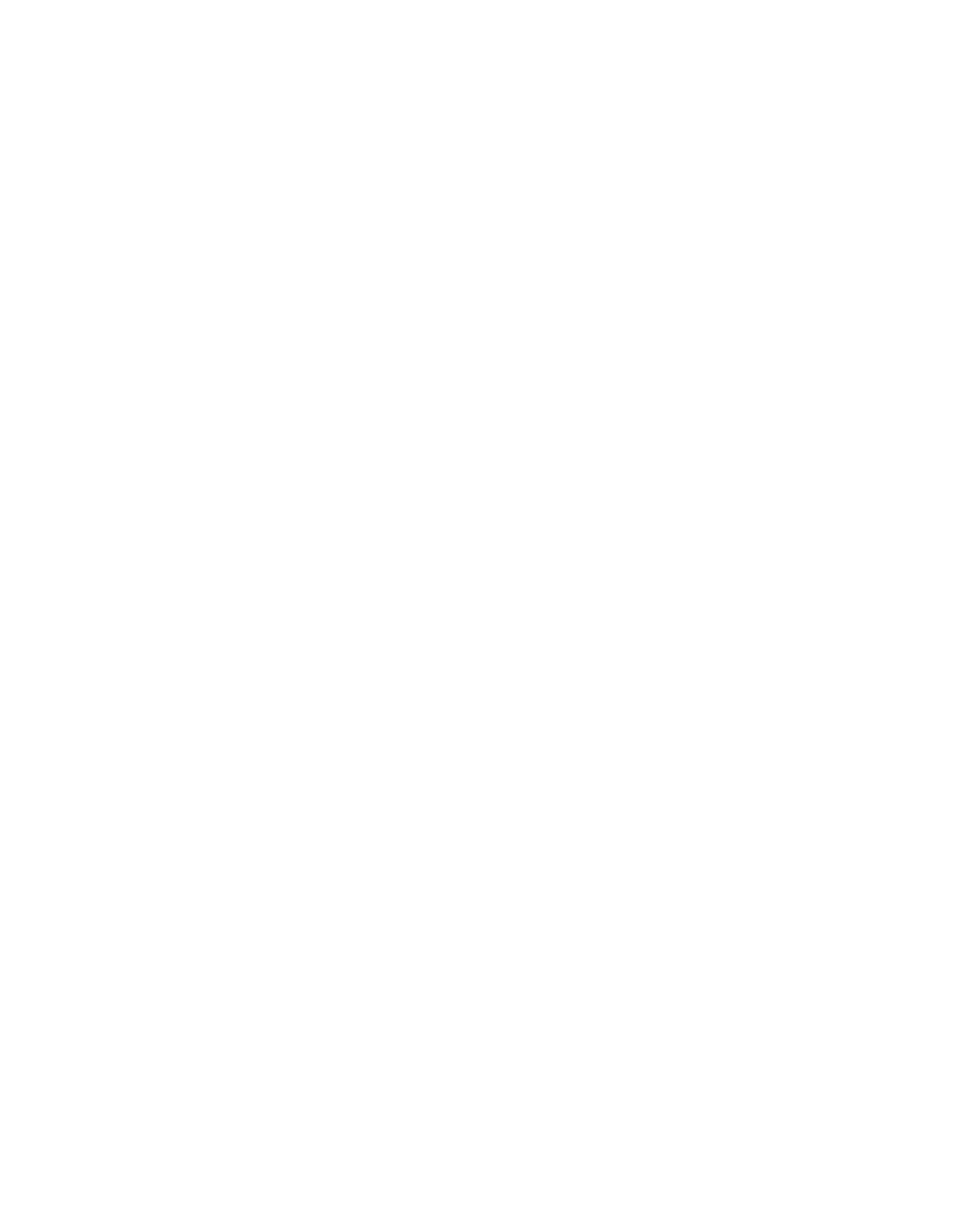The Nebraska Statewide Migrant Education Program (MEP) is organized into five regions: Panhandle, East, Northeast, Southwest, and Central. The regions include regional and district projects that implement supplemental educational services and activities through the MEP State Planning System for migrant student success.

MEP staff on a statewide basis work together to ensure collaboration, coordination, and a statewide perspective towards Nebraska's state MEP plan.

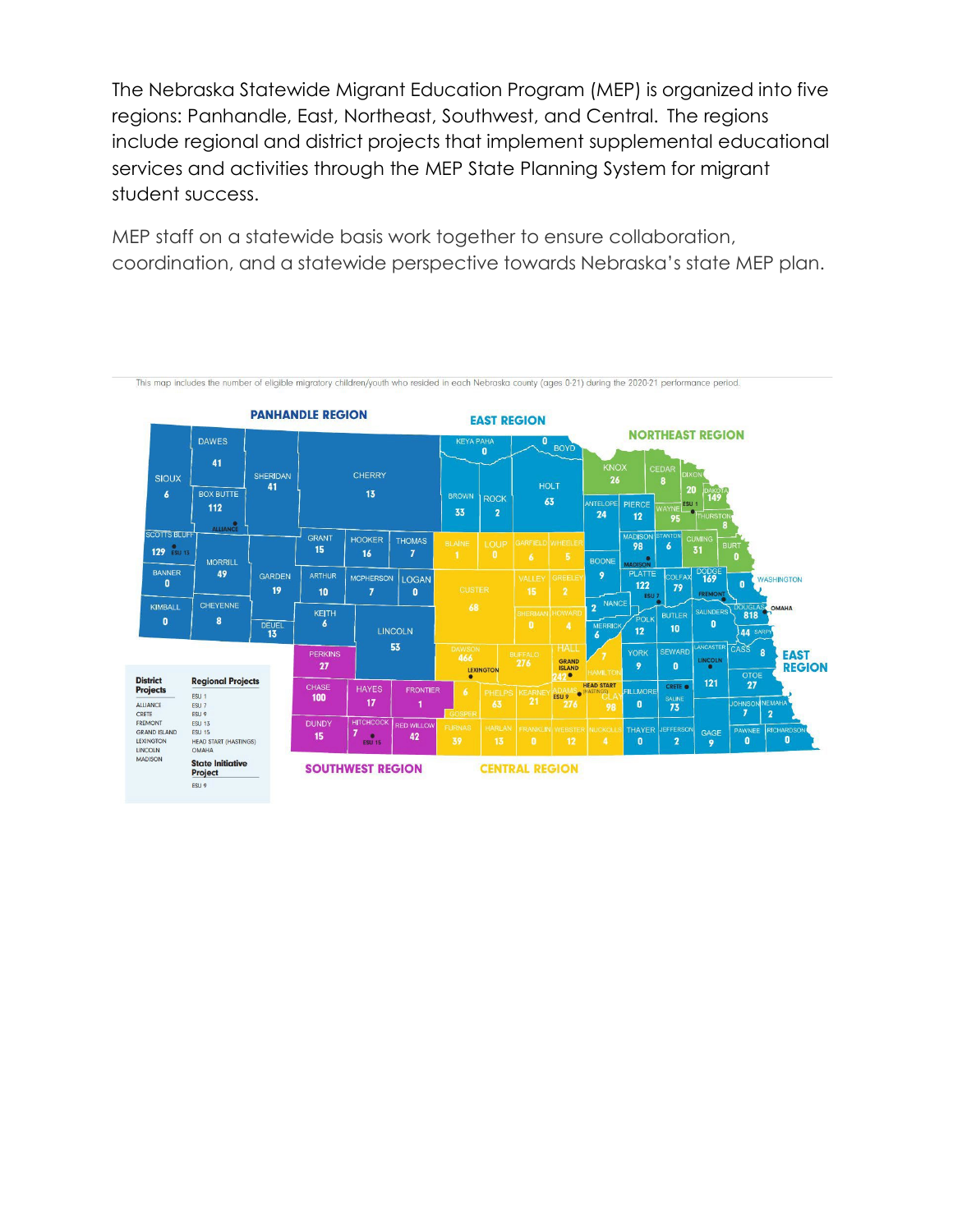## **CONTENTS**

| NEBRASKA DEPARTMENT OF EDUCATION TITLE I-C MIGRANT EDUCATION 4 |  |
|----------------------------------------------------------------|--|
|                                                                |  |
|                                                                |  |
|                                                                |  |
|                                                                |  |
|                                                                |  |
|                                                                |  |
|                                                                |  |
|                                                                |  |
|                                                                |  |
|                                                                |  |
| HEAD START CHILD & FAMILY DEVELOPMENT CENTER, INC. HASTINGS 17 |  |
|                                                                |  |
|                                                                |  |
|                                                                |  |
|                                                                |  |
|                                                                |  |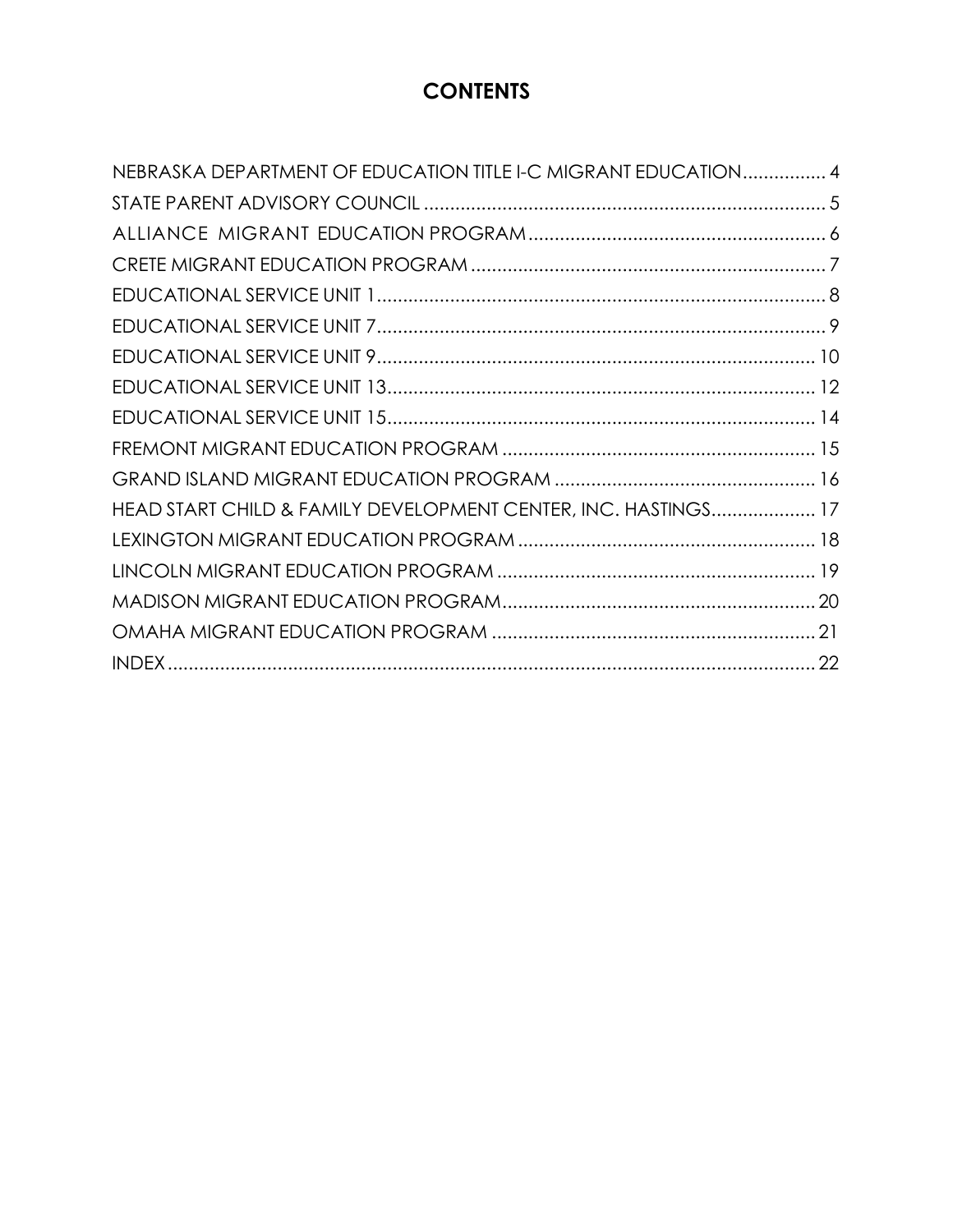## <span id="page-4-0"></span>**NEBRASKA DEPARTMENT OF EDUCATION TITLE I-C MIGRANT EDUCATION**

#### **Mailing Address**

Nebraska Department of Education 301 Centennial Mall South Lincoln, NE 68509-4987 PO Box 94987 402-471-3440 [www.education.ne.gov/migrant](http://www.education.ne.gov/migrant)

The Title I-C Migrant Education Office of the Nebraska Department of Education administers the program throughout the state and is the liaison between local migrant education projects and the federal government. As part of its administrative tasks, the Migrant Education Office distributes funds, monitors local projects, and evaluates the overall program.

| <u>Name / Title</u>                           | E-Mail                     | Phone        |
|-----------------------------------------------|----------------------------|--------------|
| HENRY, Sue<br><b>State Director</b>           | sue.henry@nebraska.gov     | 402-219-1788 |
| ZINK, Benjamin<br><b>Education Specialist</b> | benjamin.zink@nebraska.gov | 402-416-9876 |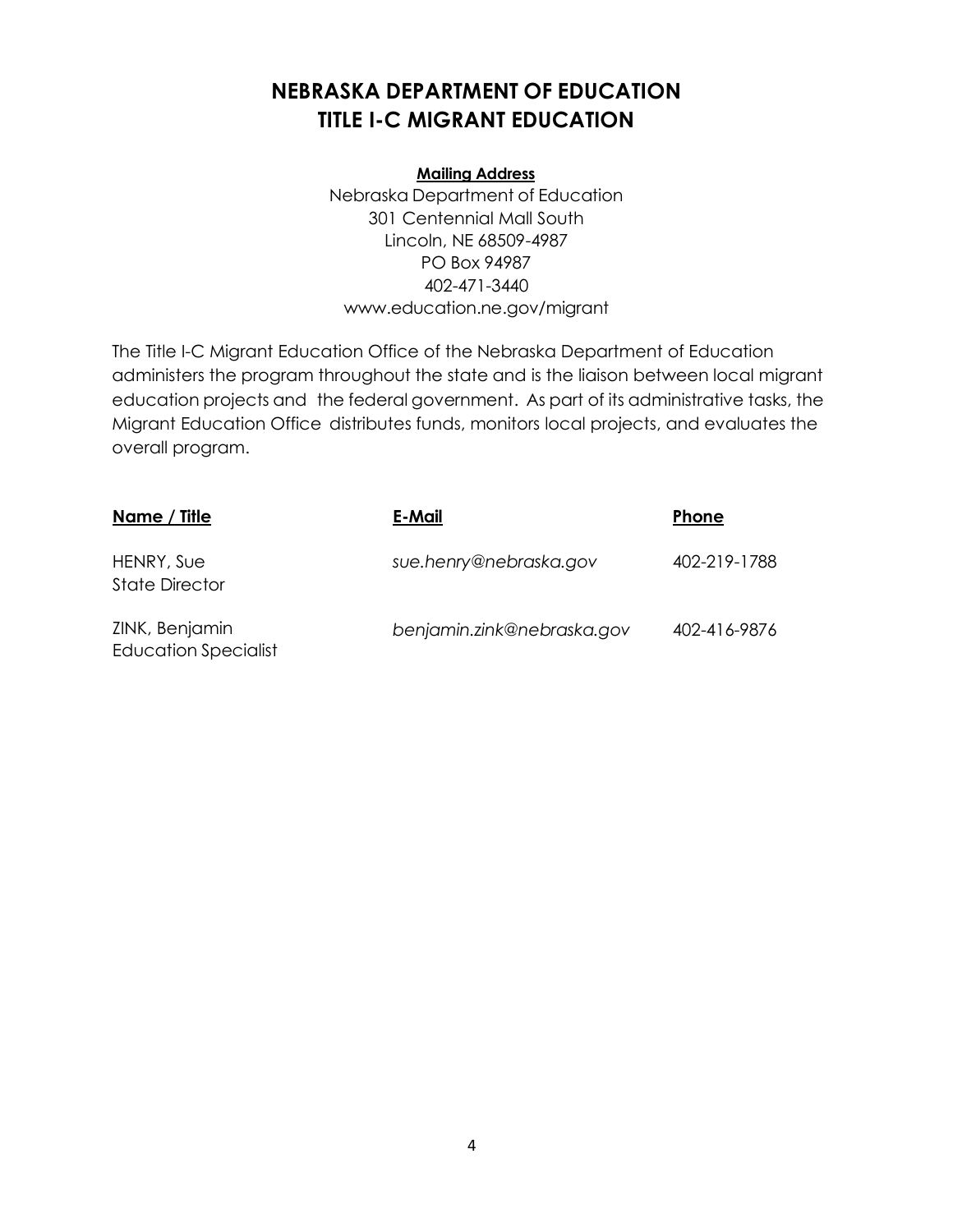#### **STATE PARENT ADVISORY COUNCIL MIGRANT EDUCATION PROGRAM**

#### **Mailing Address**

Nebraska Department of Education 301 Centennial Mall South Lincoln, NE 68509-4987 PO Box 94987 308-370-9030 www.education.ne.gov/migrant/parental-involvement/

The State Parent Advisory Council (State PAC) provides input to the State and local migrant education projects on the planning, operation, and evaluation of Migrant Education Programs.

| Name / Title                                      | E-Mail                     | Phone                  |
|---------------------------------------------------|----------------------------|------------------------|
| ESTEVEZ, Veronica<br>PAC/FACE Coordinator         | vestevez@esu9.us           | 308-370-9030           |
| ACOSTA, Leticia<br><b>Grand Island MEP Parent</b> | letmar1222@hotmail.com     | 308-227-2839           |
| ALVIDREZ, Blanca<br><b>ESU 1 MEP Parent</b>       | blancaalvidrez82@gmail.com | 701-403-5448           |
| del CARMEN MORALES, Maria<br>Hastings, MEP Parent | morales.cm04@gmail.com     | 402-469-8931           |
| DIAZ, Marlen<br><b>ESU 7 MEP Parent</b>           | mardi_lenaz@hotmail.com    | 402-961-9165           |
| ESQUIVEL, Norma<br>Omaha, MEP Parent              | ndesquivel123@gmail.com    | 402-298-3652           |
| <b>IBARRA, Leticia</b><br>Lexington MEP Parent    | lettyibarra.0107@gmail.com | 308-325-2919           |
| LAY, Paw<br>Omaha, MEP Parent                     | pawku4655@gmail.com        | 402-686-1080           |
| MADRID, Maria<br>ESU 9 MEP Parent                 | mariamadrid336@gmail.com   | 308-991-2298           |
| MARIN, Itzi-Net<br>ESU 7 MEP Parent               | izti2000@gmail.com         | 521-7223-549506 (text) |
| MARTINEZ, Teresa<br>ESU 13 MEP Parent             | teresacorona19@gmail.com   | 832-833-0038           |
| PINEDA, Karen<br>Kearney MEP Parent               | kelizabethcris@gmail.com   | 409-916-2046           |
| SORIA, Olga<br>Kearney MEP Parent                 | olganora21@hotmail.com     | 308-240-1932           |
| VICENTE, Maria<br>Crete, MEP Parent               | samolevicente49@gmail.com  | 402-381-8189           |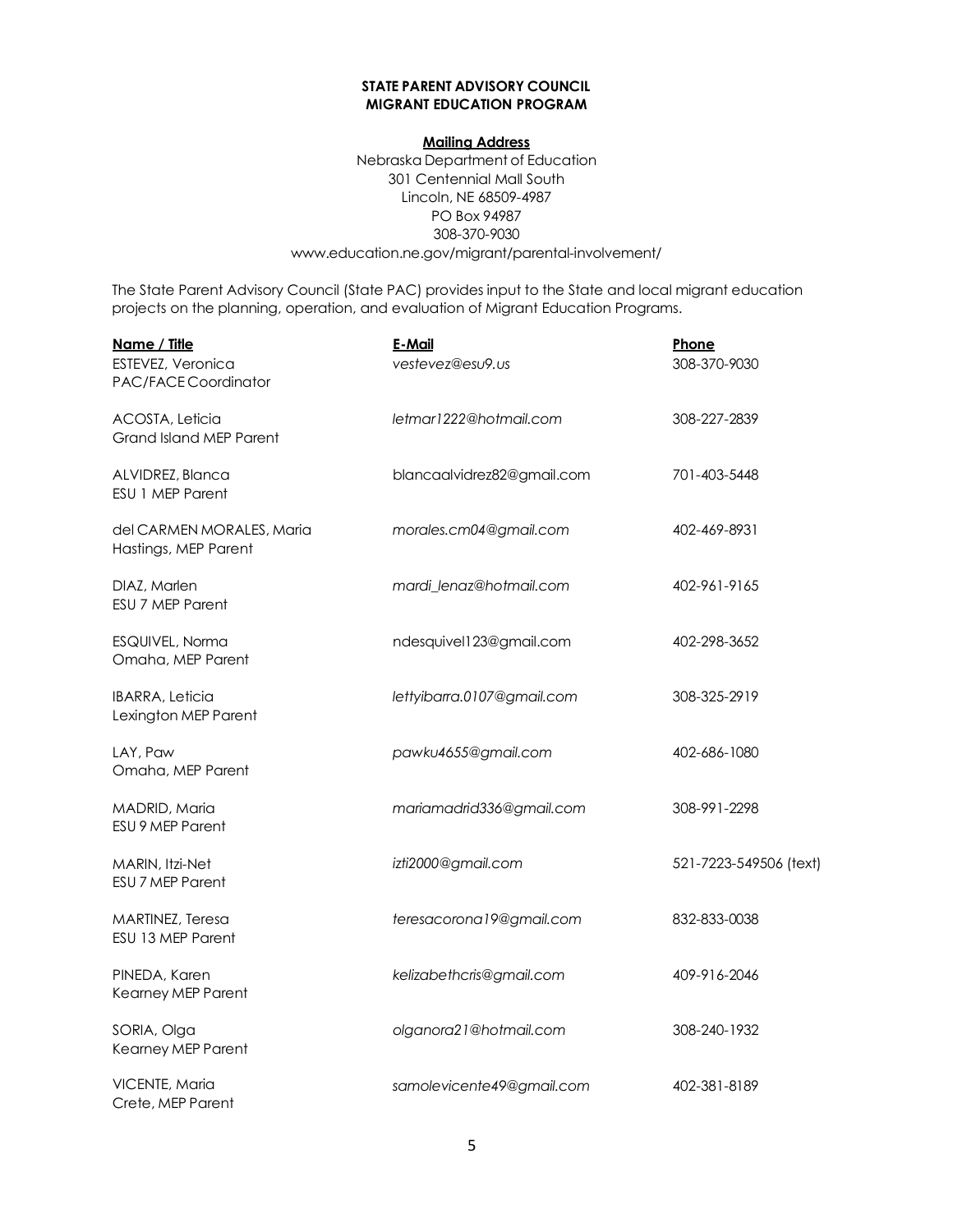## **ALLIANCE MIGRANT EDUCATION PROGRAM Panhandle Region**

#### **Mailing Address**

Alliance Public Schools 1604 Sweetwater Avenue Alliance, NE 68501-4936 308-762-3079 [www.alliancebulldogs.org/migrant-services](http://www.alliancebulldogs.org/migrant-services)

The Alliance Migrant Education Program serves migrant students residing within the boundaries of Alliance Public Schools and Hemingford Public Schools in Box Butte County.

| Name / Title                              | E-Mail                              | <b>Phone</b> |
|-------------------------------------------|-------------------------------------|--------------|
| MORAVEK, Rita<br><b>Director</b>          | rita.moravek@alliancebulldogs.org   | 308-762-5475 |
| <b>ESCAMILLA, Ruth</b><br>Data Specialist | ruth.escamilla@alliancebulldogs.org | 308-762-3079 |
| GARZA, Amy<br>Liaison/Recruiter           | amy.garza@alliancebulldogs.org      | 308-760-5735 |
| JACOBO, Doraly<br>Lead Teacher            | doraly.jacobo@alliancebulldogs.org  | 308-762-4093 |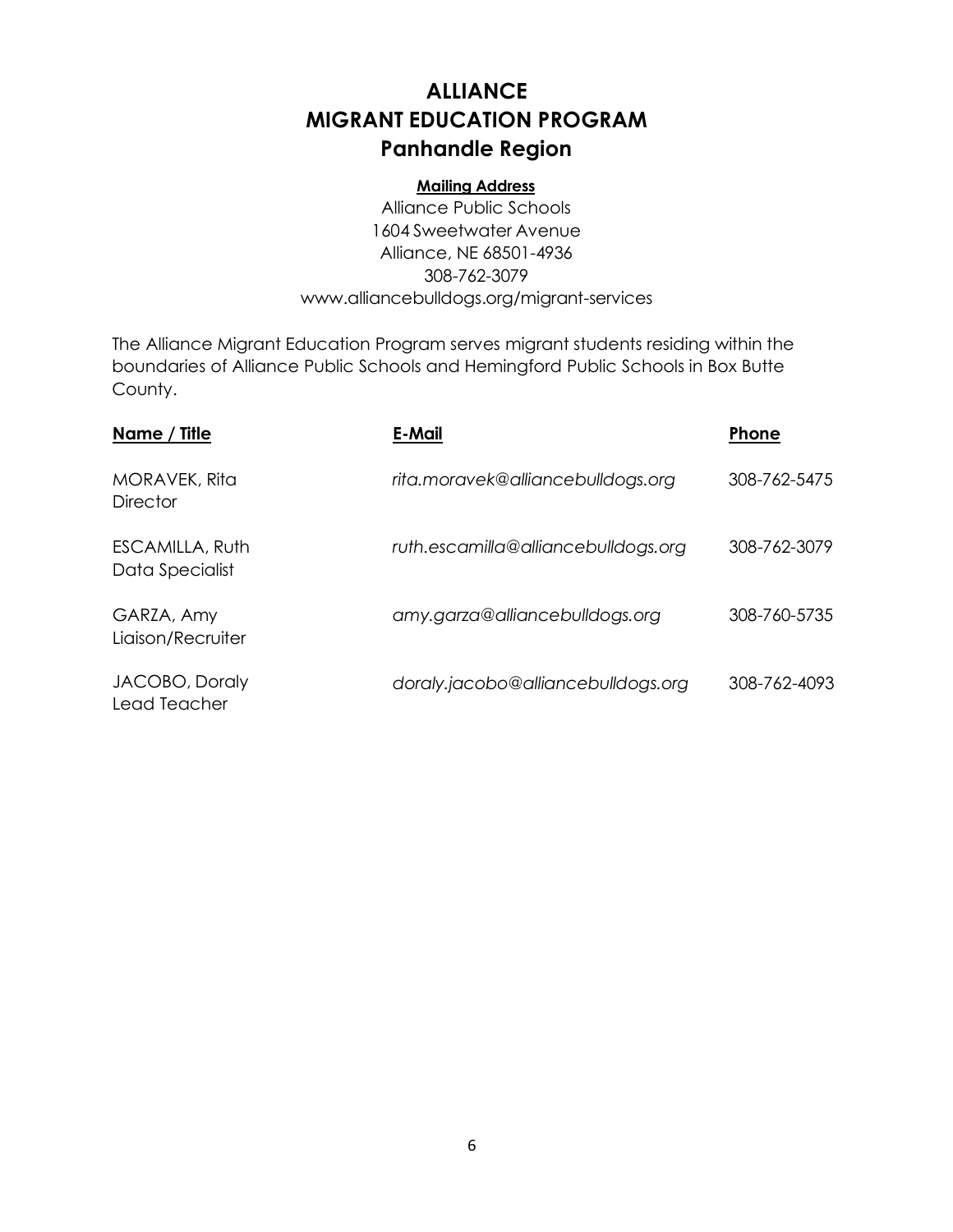## **CRETE MIGRANT EDUCATION PROGRAM East Region**

#### **Mailing Address**

Crete Public Schools Cardinal Welcome Center 930 Main Avenue Crete, NE 68333-2254 402-826-5855 [http://bit.ly/crete\\_mep](http://bit.ly/crete_mep)

The Crete Migrant Education Program serves migrant students residing within the boundaries of Crete Public Schools in Saline County.

| Name / Title                                  | <b>E-Mail</b>              | Phone        |
|-----------------------------------------------|----------------------------|--------------|
| <b>BRUHA, Diane</b><br><b>Director</b>        | dianeb@creteschools.org    | 402-826-7895 |
| FEEKEN, Cheryl<br>Coordinator/Data Specialist | cherylf@creteschools.org   | 402-826-7896 |
| FILIPI, Josie<br>Liaison                      | josief@creteschools.org    | 402-826-7898 |
| <b>FLORES, Maricela</b><br>Liaison/Recruiter  | mflores@creteschools.org   | 402-826-7894 |
| HINZ, Ryan<br>Liaison                         | ryan.hinz@creteschools.org | 402-826-7897 |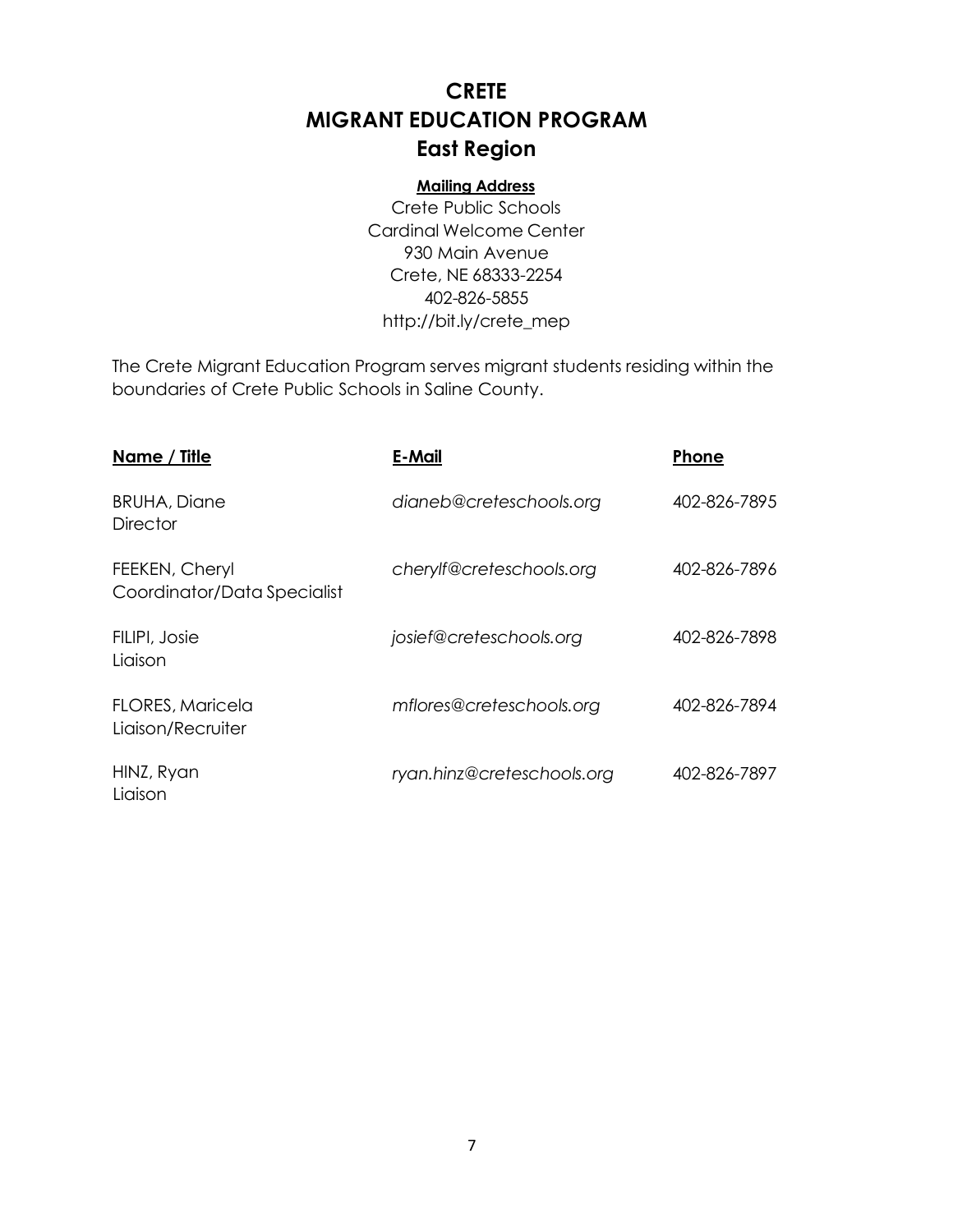## **EDUCATIONAL SERVICE UNIT 1 MIGRANT EDUCATION PROGRAM Northeast Region**

#### **Mailing Address**

ESU 1 211 10<sup>th</sup> Street Wakefield, NE 68784 402-287-2061 [www.esu1.org/migrant.html](http://www.esu1.org/migrant.html)

The ESU 1 Migrant Education Program serves migrant students residing within Burt, Cedar, Cuming, Dakota, Dixon, Knox, Madison, Thurston, and Wayne counties.

| <u>Name / Title</u>                            | E-Mail               | Phone                             |
|------------------------------------------------|----------------------|-----------------------------------|
| <b>HEIMANN, Bill</b><br>Administrator          | bheimann@esu1.org    | 402-287-2061                      |
| <b>HACKETT, Heather</b><br>Program Coordinator | hhackett@esu1.org    | 402-287-2061<br>402-860-6244 cell |
| GONZALEZ, Rosa<br>Data Specialist              | rgonzalez@esu1.org   | 402-287-2061                      |
| NUNO, Laura<br>Service Provider                | Inuno@esu1.org       | 402-369-9582                      |
| REYES, Melany<br>Service Provider              | mreyes@esu1.org      | 402-369-9388                      |
| SIERRA-RIOS, Virgelina<br>Recruiter            | vsierrarios@esu1.org | 402-369-6906                      |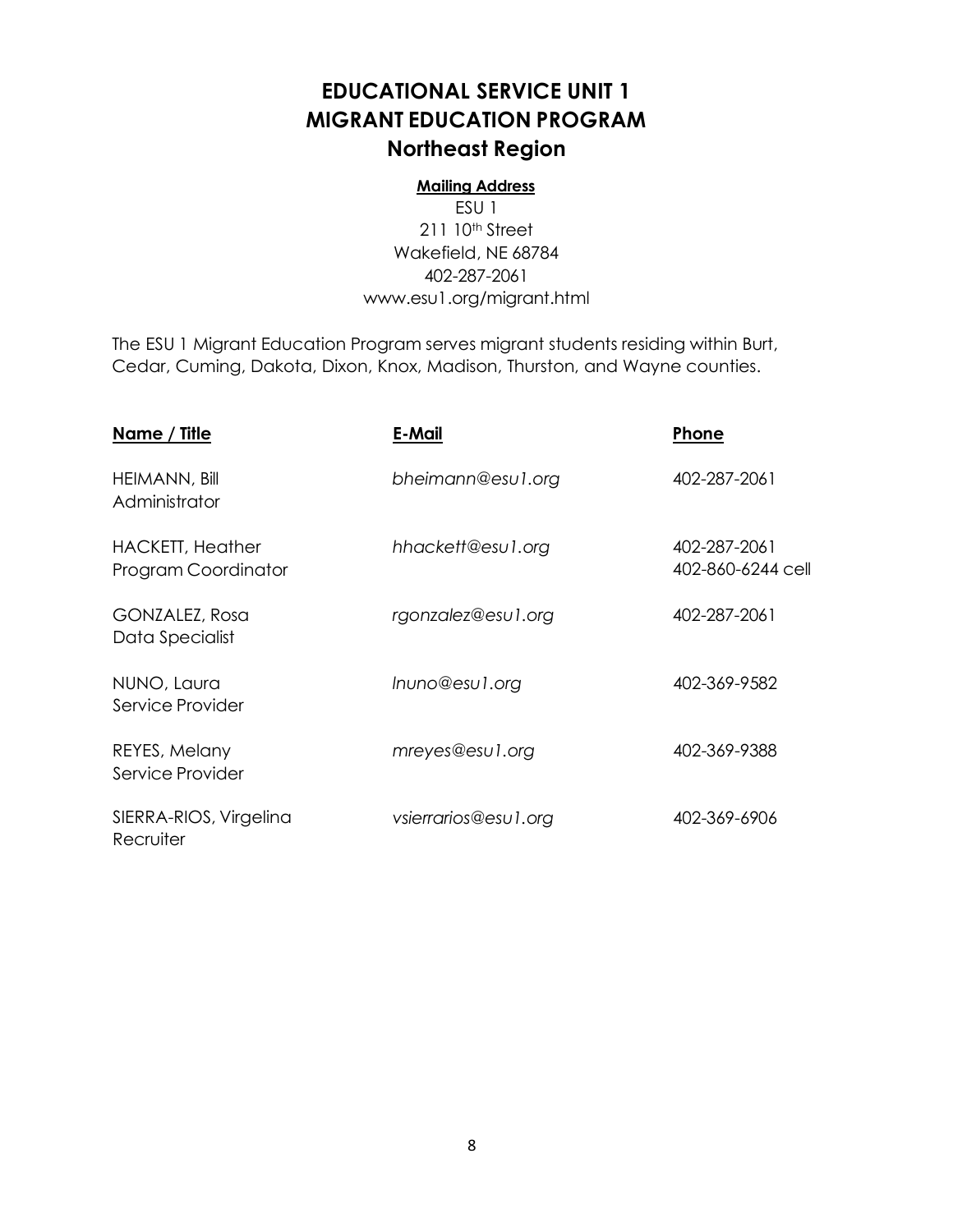## **EDUCATIONAL SERVICE UNIT 7 MIGRANT EDUCATION PROGRAM East Region**

#### **Mailing Address**

ESU 7 2657 44th Avenue Columbus, NE 68601 402-564-5753 [http://bit.ly/esu7\\_mep](http://bit.ly/esu7_mep)

The ESU 7 Migrant Education Program serves migrant students residing within Antelope, Boone, Boyd, Brown, Butler, Cass, Colfax, Dodge, Fillmore, Gage, Holt, Jefferson, Johnson, Keya Paha, Lancaster, Madison, Merrick, Nance, Nemaha, Otoe, Pawnee, Pierce, Platte, Polk, Richardson, Rock, Saline, Saunders, Seward, Stanton, Thayer, Washington and York counties.

| <u>Name / Title</u><br>POLK, Larianne<br>Administrator | E-Mail<br>Ipolk@esu7.org | Phone<br>402-564-5753 ext. 1001             |
|--------------------------------------------------------|--------------------------|---------------------------------------------|
| ALARCON, Cynthia<br>Program Coordinator                | calarcon@esu7.org        | 402-564-5753 ext. 1048<br>402-910-4043 cell |
| VARGAS, Mayra<br>Data Specialist                       | mvargas@esu7.org         | 402-564-5753 ext. 1040                      |
| <b>BARRETO, Isaura</b><br>Recruiter                    | ibarreto@esu7.org        | 402-910-1166                                |
| FOCHT, Abi<br>Service Provider                         | afocht@esu7.org          | 402-910-1860                                |
| RODRIGUEZ, Darlene<br>Recruiter                        | drodriguez@esu7.org      | 402-984-3188                                |
| RODRIGUEZ, Maria<br>Service Provider                   | mrodriguez@esu7.org      | 402-615-8961                                |
| RODRIGUEZ, Yaribey<br>Service Provider                 | yrodriguez@esu7.org      | 402-910-7178                                |
| SANTOS, Ana<br>Recruiter                               | asantos@esu7.org         | 402-942-3187                                |
| <b>VARGAS, Nathalie</b><br>Service Provider            | nvargas@esu7.org         | 402-910-9620                                |
| VELECELA, Melinda<br>Liaison                           | mvelecela@esu7.org       | 402-910-7235                                |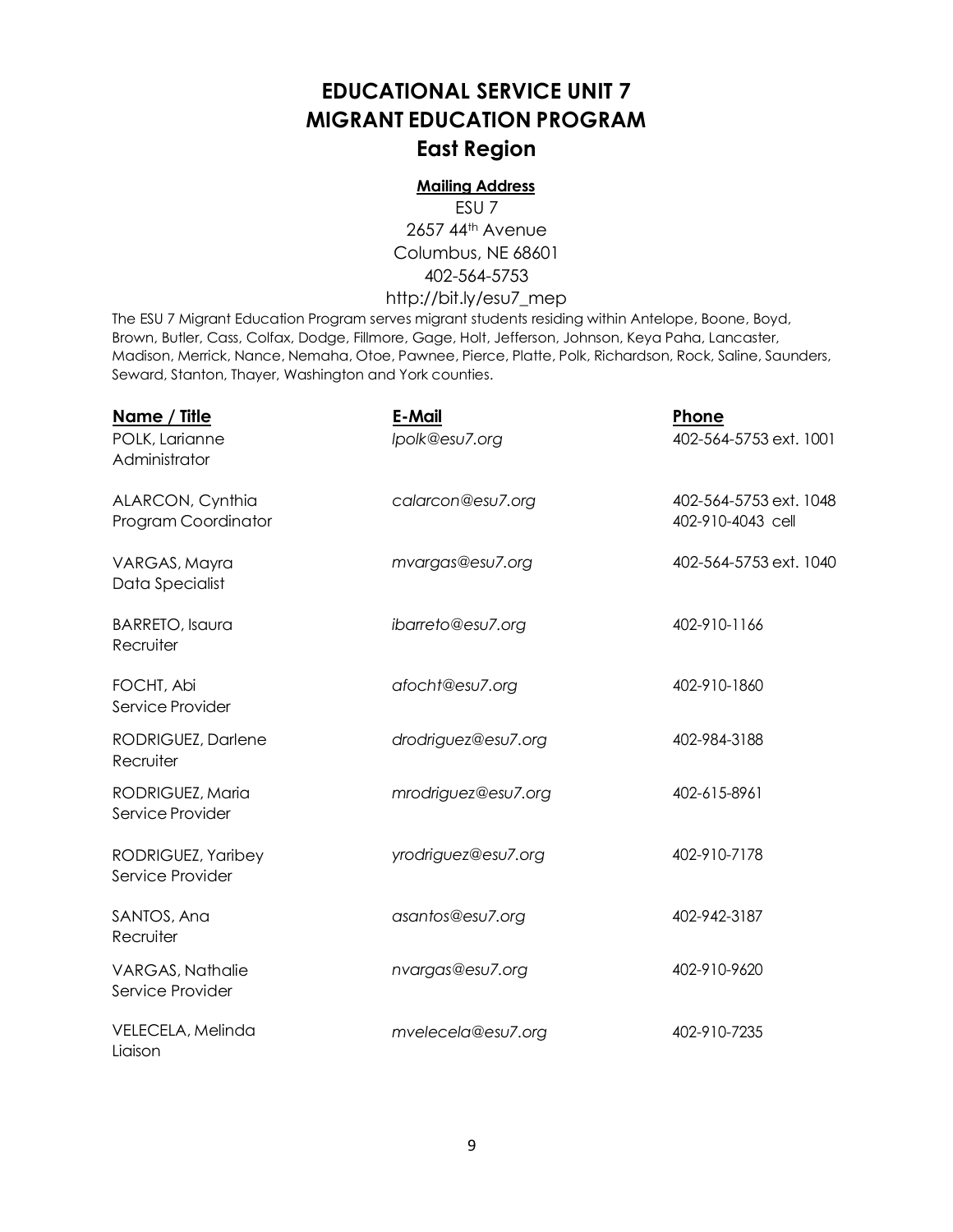## **EDUCATIONAL SERVICE UNIT 9 MIGRANT EDUCATION PROGRAM State Initiative**

#### **Mailing Address**

ESU 9 5807 Osborne Drive West Hastings, NE 68901 402-463-5611 [www.esu9.org](http://www.esu9.org/)

The ESU 9 Migrant Education Program administers state initiatives and serves migrant students residing within Blaine, Buffalo, Custer, Dawson, Furnas, Garfield, Gosper, Greeley, Hall, Hamilton, Harlan, Howard, Kearney, Loup, Phelps, Sherman, Valley, and Wheeler counties.

| <u>Name / Title</u>                                    | E-Mail                 | Phone                |
|--------------------------------------------------------|------------------------|----------------------|
| HANEY, Joe<br>Administrator                            | joe.haney@esu9.us      | 402-463-9555         |
| VALDEZ, Dulce<br>Program Coordinator                   | dulce.valdez@esu9.us   | 308-240-0768         |
| <b>BINDER, Evelyn</b><br>Data Specialist               | evelyn.binder@esu9.us  | 402-463-5611 ext.160 |
| RIVERA de RODRIGUEZ, Lisvey<br>Liaison                 | lisvey.rivera@esu9.us  | 308-224-0194         |
| RODRIGUEZ, Cris<br>Licensed Mental Health Practitioner | cris.rodriguez@esu9.us | 402-463-5611         |
| RUIZ, Maria<br>Recruiter                               | maria.ruiz@esu9.us     | 308-746-6091         |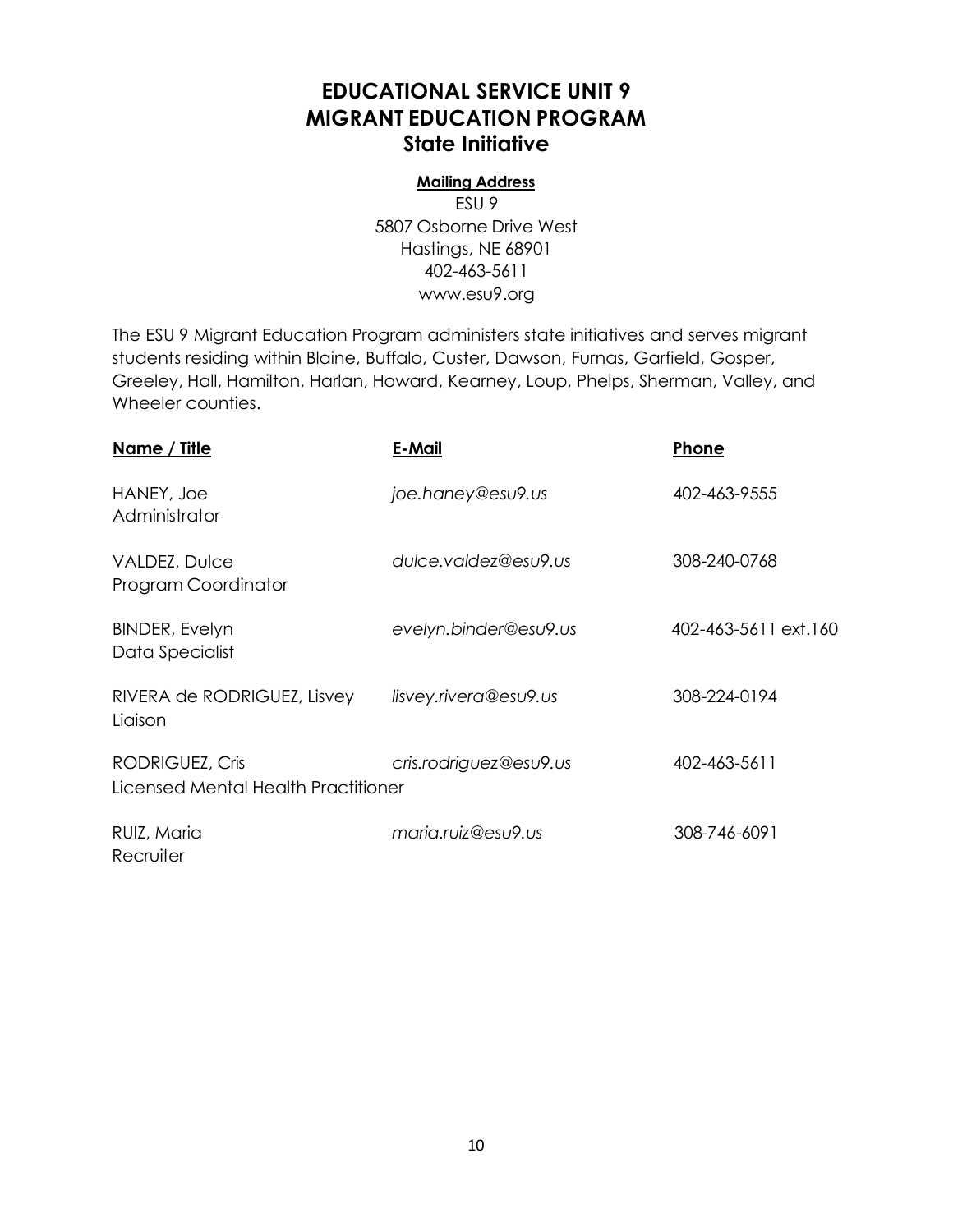#### **State Initiative Staff**

| DURÁN, César                                                                | cesar.duran@esu9.us      | 308-227-8904                              |
|-----------------------------------------------------------------------------|--------------------------|-------------------------------------------|
| State Service Provider Coordinator                                          |                          |                                           |
| ESTEVEZ, Veronica<br>State FACE/PAC &<br><b>Quality Control Coordinator</b> | veronica.estevez@esu9.us | 308-370-9030                              |
| MENDOZA, Itandewi<br>State ID&R Coordinator                                 | itandewi.mendoza@esu9.us | 402-463-5611 ext.156<br>402-984-0561 cell |
| WAITE, Danielle<br>State Migrant Program Analyst                            | danielle.waite@esu9.us   | 402-270-0234                              |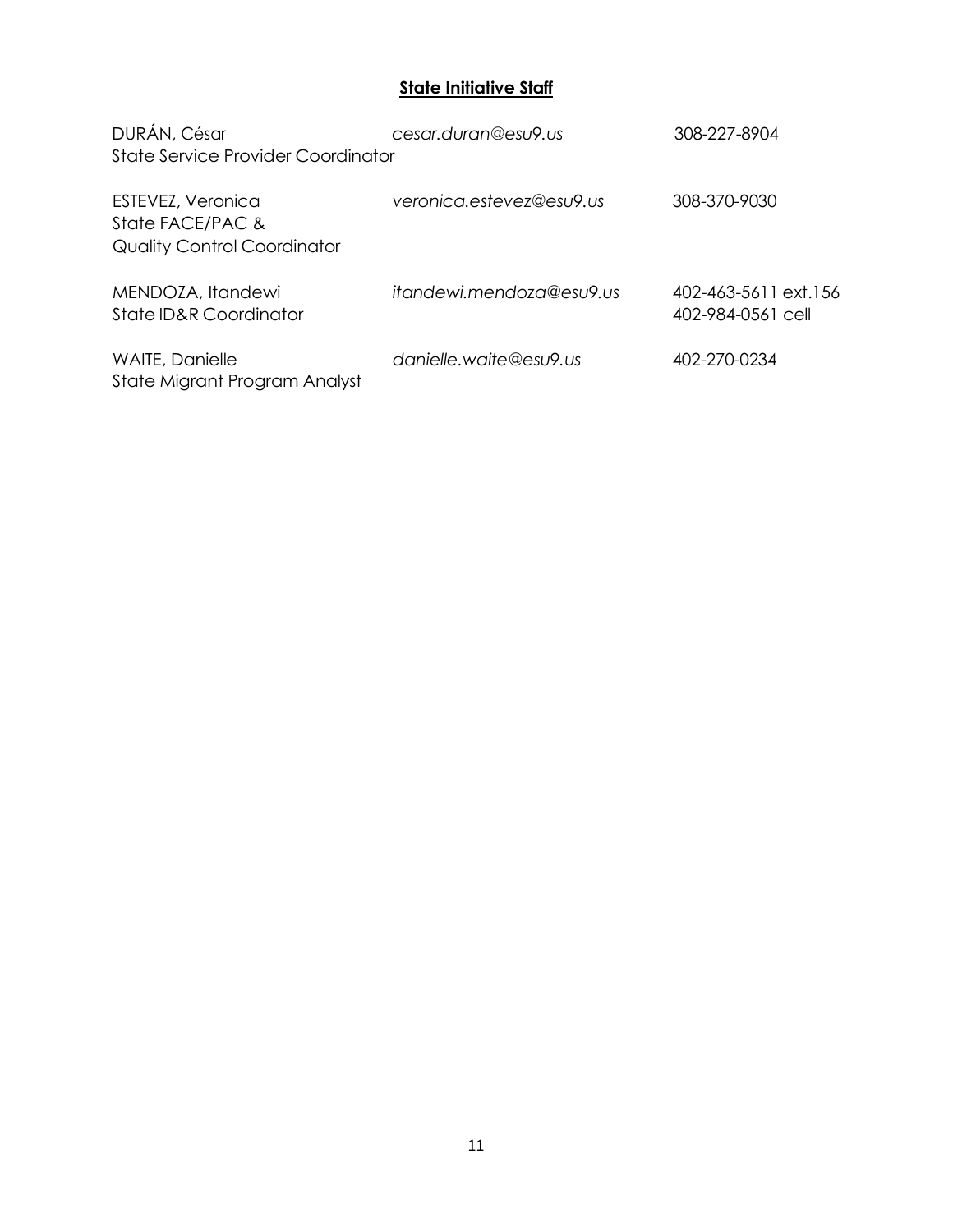## **EDUCATIONAL SERVICE UNIT 13 MIGRANT EDUCATION PROGRAM Panhandle Region**

#### **Mailing Address**

ESU 13 4215 Avenue I Scottsbluff, NE 69361-4902 308-635-3696

The ESU 13 Migrant Education Program serves migrant students residing within Arthur, Banner, Cherry, Cheyenne, Dawes, Deuel, Garden, Grant, Hooker, Keith, Kimball, Lincoln, Logan, McPherson, Morrill, Scottsbluff, Sheridan, Sioux, and Thomas counties.

| Name / Title<br><b>BARRETT, Laura</b><br>Administrator | E-Mail<br>Ibarrett@esu13.org | Phone<br>308-635-3696             |
|--------------------------------------------------------|------------------------------|-----------------------------------|
| COLE, Danielle<br><b>Director</b>                      | dcole@esu13.org              | 308-635-3696<br>308-631-5476 cell |
| GUERRERO, Erika<br>Program Coordinator                 | eguerrero@esu13.org          | 308-635-3696<br>308-641-1373 cell |
| ADCOCK, Allysa<br>Service Provider                     | aadcock@esu13.org            | 308-672-6880                      |
| ASHING, Erron<br>Service Provider                      | eashing@esu13.org            | 308-637-2216                      |
| <b>BRAVO, Rosa</b><br>Service Provider                 | rbravo@esu13.org             | 308-613-4614                      |
| CECIL, Trevor<br>Service Provider                      | tcecil@esu13.org             | 308-631-6444                      |
| FROMAN, Teresa<br>Liaison/Recruiter                    | tfroman@esu13.org            | 308-641-5987                      |
| GARZA, Janie<br>Liaison/Recruiter                      | jgarza@esu13.org             | 308-635-3696                      |
| HASHMAN, Michael<br>Liaison/Recruiter                  | mhashman@esu13.org           | 308-641-3883                      |
| ISOM, Jean                                             | jisom@esu13.org              | 308-650-2318                      |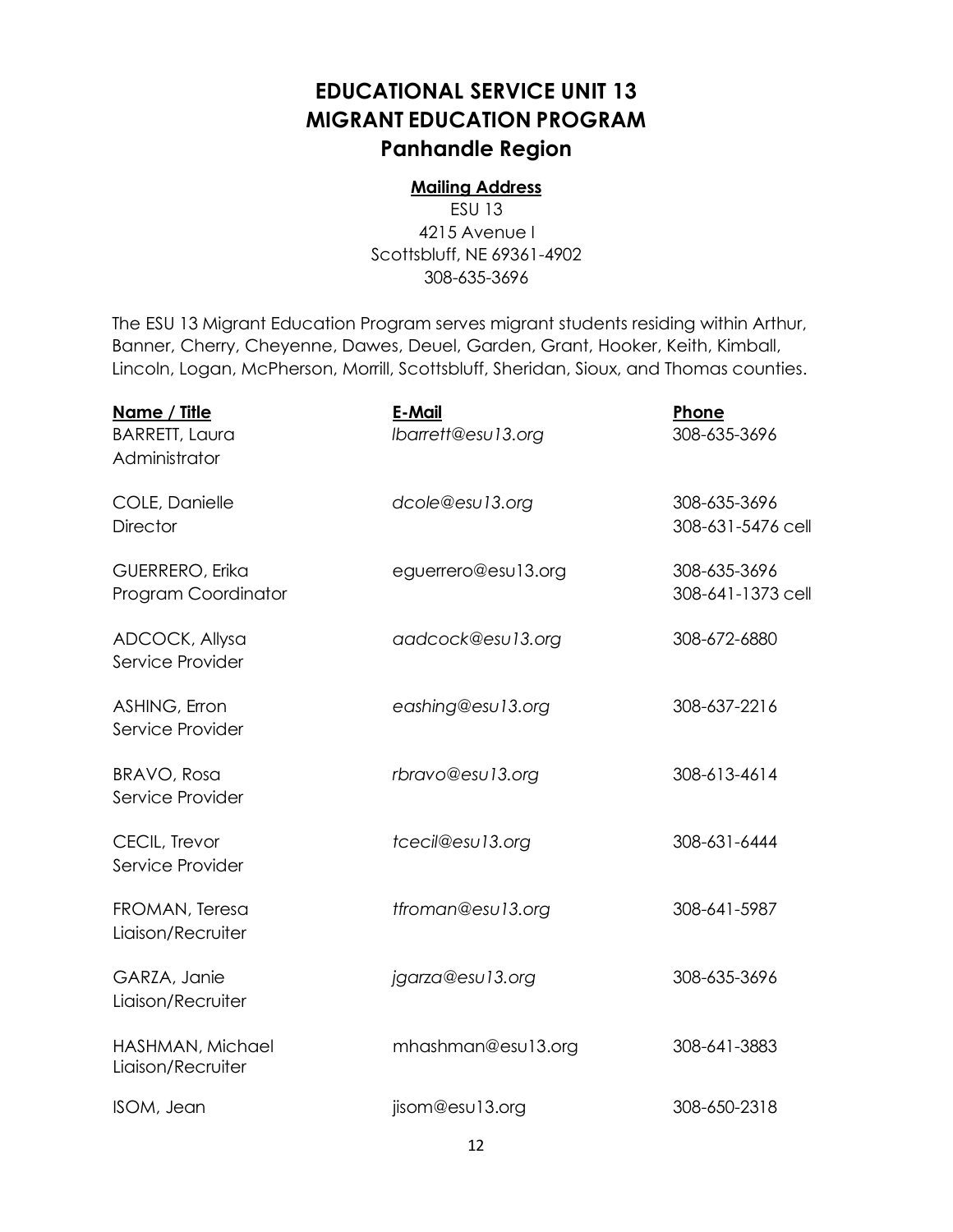#### Liaison/Recruiter

| LUSK, Justen<br>Service Provider    | jlusk@esu13.org     | 308-641-5811 |
|-------------------------------------|---------------------|--------------|
| MILLER, Tami<br>Service Provider    | tmiller@esu13.org   | 308-650-2317 |
| ROBINSON, Sarah<br>Service Provider | srobinson@esu13.org | 308-672-1043 |

## **EDUCATIONAL SERVICE UNIT 15 MIGRANT EDUCATION PROGRAM**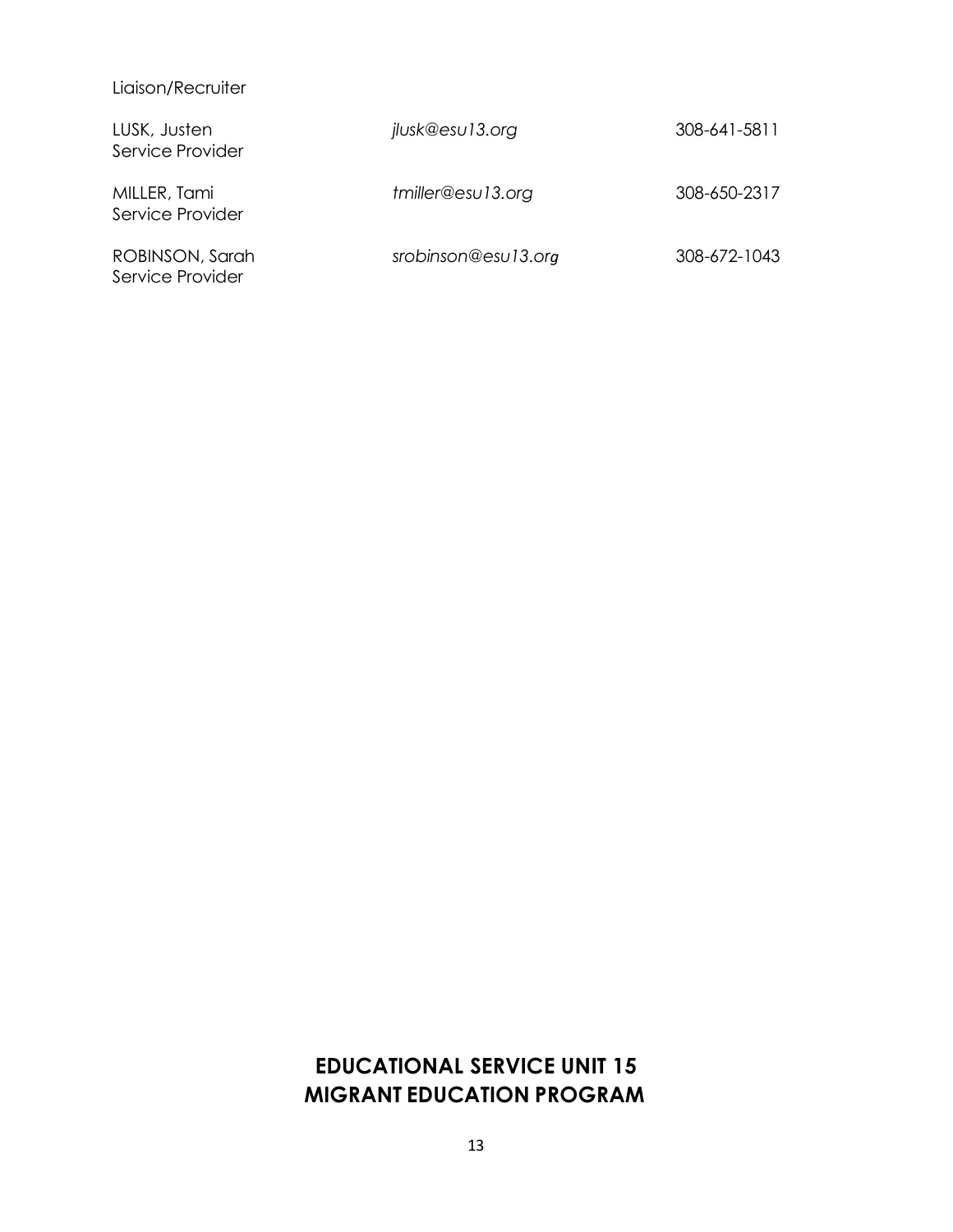## **Southwest Region**

#### **Mailing Address**

#### ESU 15 305 E 1st Street McCook, NE 69001 308-345-7341 [www.esu15migranteducation.weebly.com](http://www.esu15migranteducation.weebly.com/)

The ESU 15 Migrant Education Program serves migrant students residing within Chase, Dundy, Frontier, Hayes, Hitchcock, Lincoln, Perkins, and Red Willow counties.

| Name / Title                                       | E-Mail              | Phone        |
|----------------------------------------------------|---------------------|--------------|
| CALVERT, Paul<br>Administrator                     | p.calvert@esu15.org | 308-334-5581 |
| GARNER, Jamie<br><b>Director</b>                   | jgarner@esu15.org   | 308-345-7341 |
| LOPEZ, A. Esmirna<br>Service Provider              | a.elopez@esu15.org  | 308-737-7055 |
| PEARSON, Kim<br>Service Provider / Data Specialist | kpearson@esu15.org  | 308-345-7341 |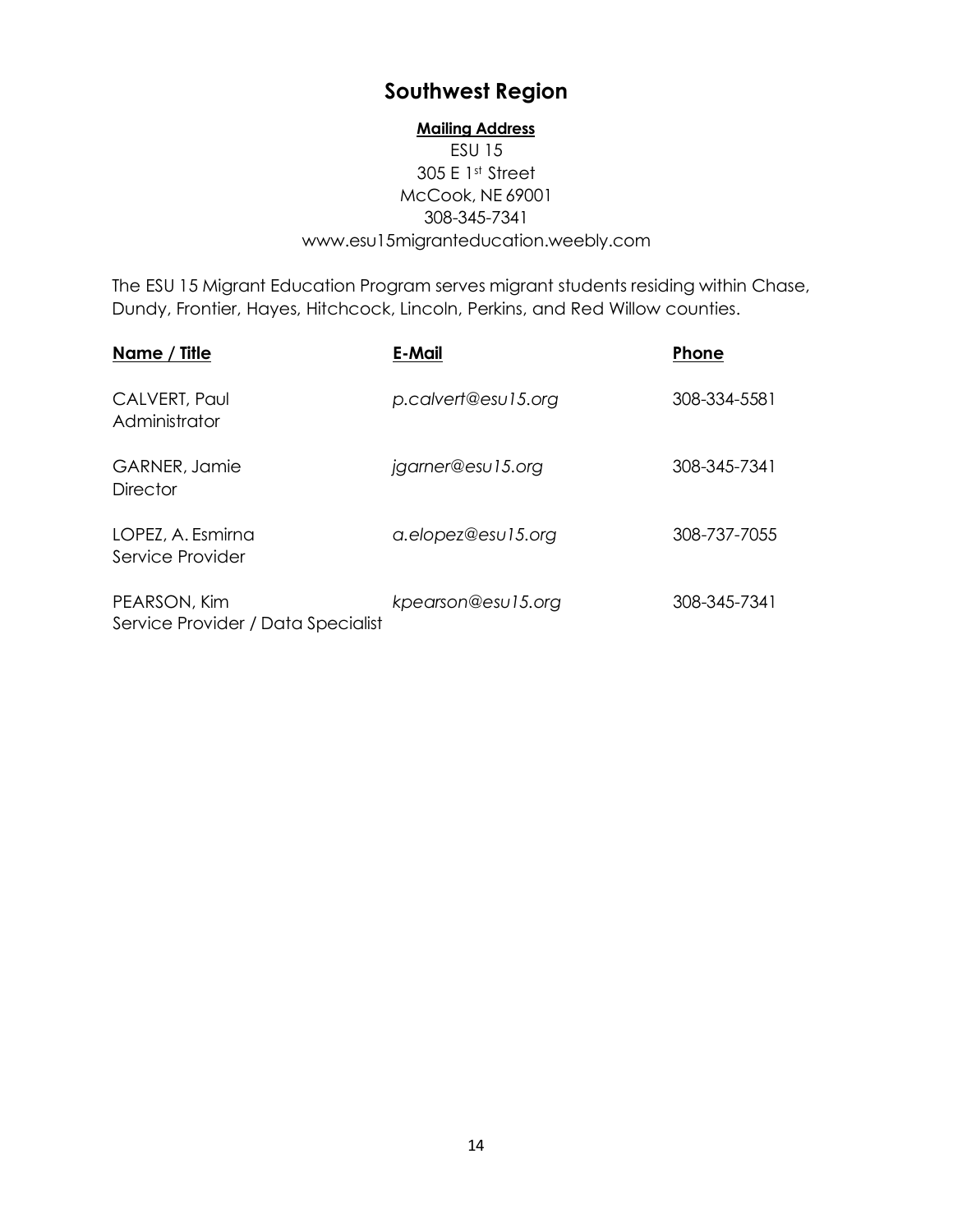## **FREMONT MIGRANT EDUCATION PROGRAM East Region**

#### **Mailing Address**

Fremont Public Schools Main Street Ed & Admin Center 130 E 9<sup>th</sup> Street Fremont, NE 68025 402-727-3054

The Fremont Migrant Education Program serves migrant students residing within the boundaries of Fremont Public Schools in Dodge County.

| Name / Title                                     | E-Mail                  | <b>Phone</b> |
|--------------------------------------------------|-------------------------|--------------|
| CUDLY, Brent<br>Director, Federal Programs       | brent.cudly@fpsmail.org | 402-941-1906 |
| <b>BECK, Cintia</b><br>Data Specialist/Recruiter | cintia.beck@fpsmail.org | 402-727-3976 |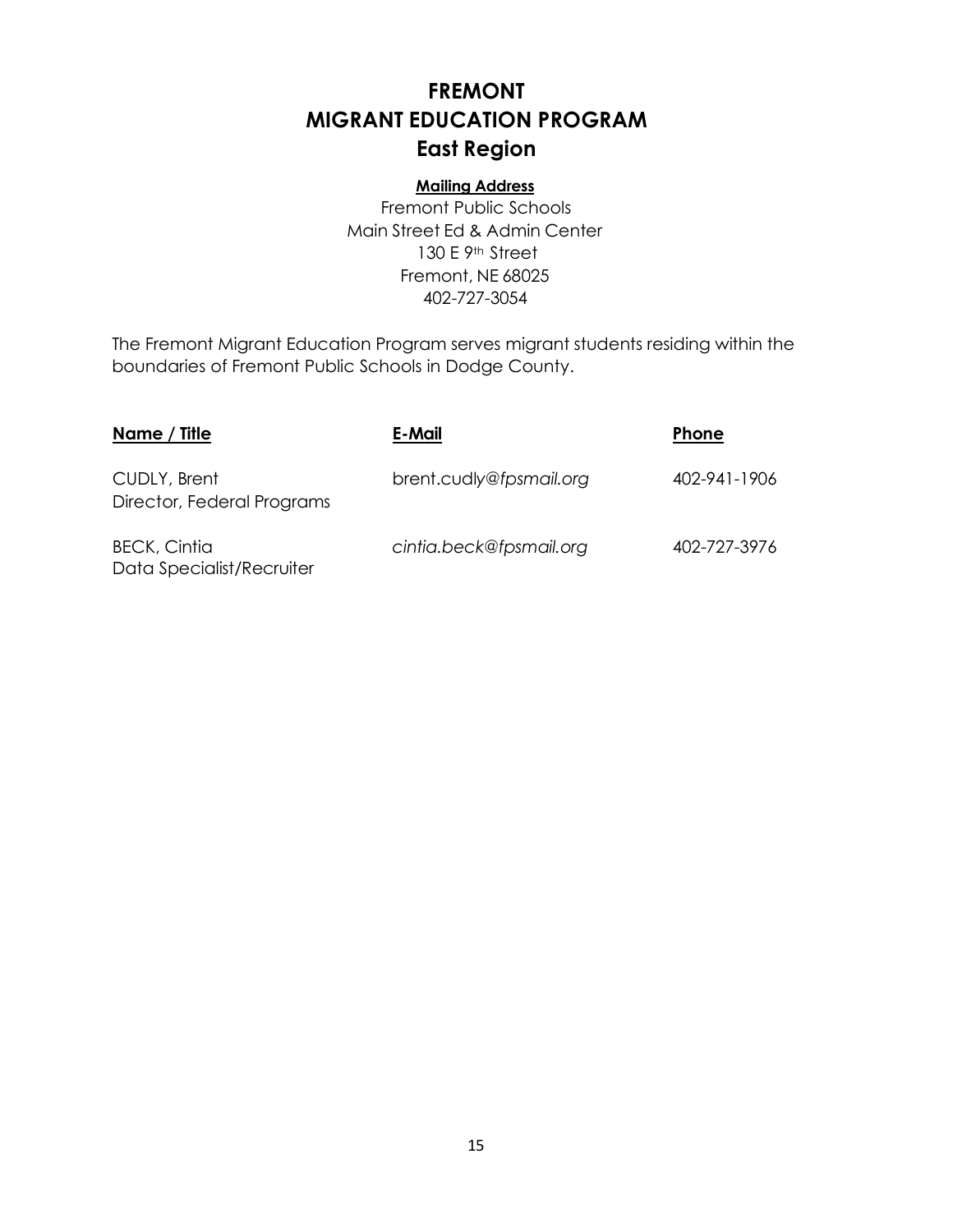## <span id="page-16-0"></span>**GRAND ISLAND MIGRANT EDUCATION PROGRAM Central Region**

#### **Mailing Address**

Grand Island Public Schools 123 S Webb Road PO Box 4904 Grand Island, NE 68802-4904 308-385-5900

The Grand Island Migrant Education Program serves migrant students residing within the boundaries of Grand Island Public Schools and Northwest Public Schools in Hall County.

| <u>Name / Title</u>                             | E-Mail                  | Phone                    |
|-------------------------------------------------|-------------------------|--------------------------|
| SCHNEIDER, Kris<br>Director of Federal Programs | mschneider@gips.org     | 308-385-5900 ext. 201120 |
| LEVOS, Amanda<br>Coordinator                    | alevos@gips.org         | 308-385-5900 ext. 201119 |
| JELINEK, Sara<br>Data Specialist/Liaison        | sjelinek@gips.org       | 308-385-5900 ext. 201108 |
| GONZALEZ, Suyapa<br>Recruiter/Liaison           | sgonzalez@gips.org      | 308-385-5796             |
| <b>JUAREZ MEIER, Jacqueline</b><br>Liaison      | jjuarezmeier@gips.org   | 308-390-5142             |
| MARTINEZ CRUZ, Elda<br>Liaison                  | emartinezcruz1@gips.org | 308-385-5900 ext.201186  |
| <b>TREJO GUERRERO, Maria</b><br>Liaison         | mtrejoguerrer@gips.org  | 308-385-5718             |
| VASQUEZ, Maria<br>Liaison                       | mvasquezmelch@gips.org  | 308-390-4809             |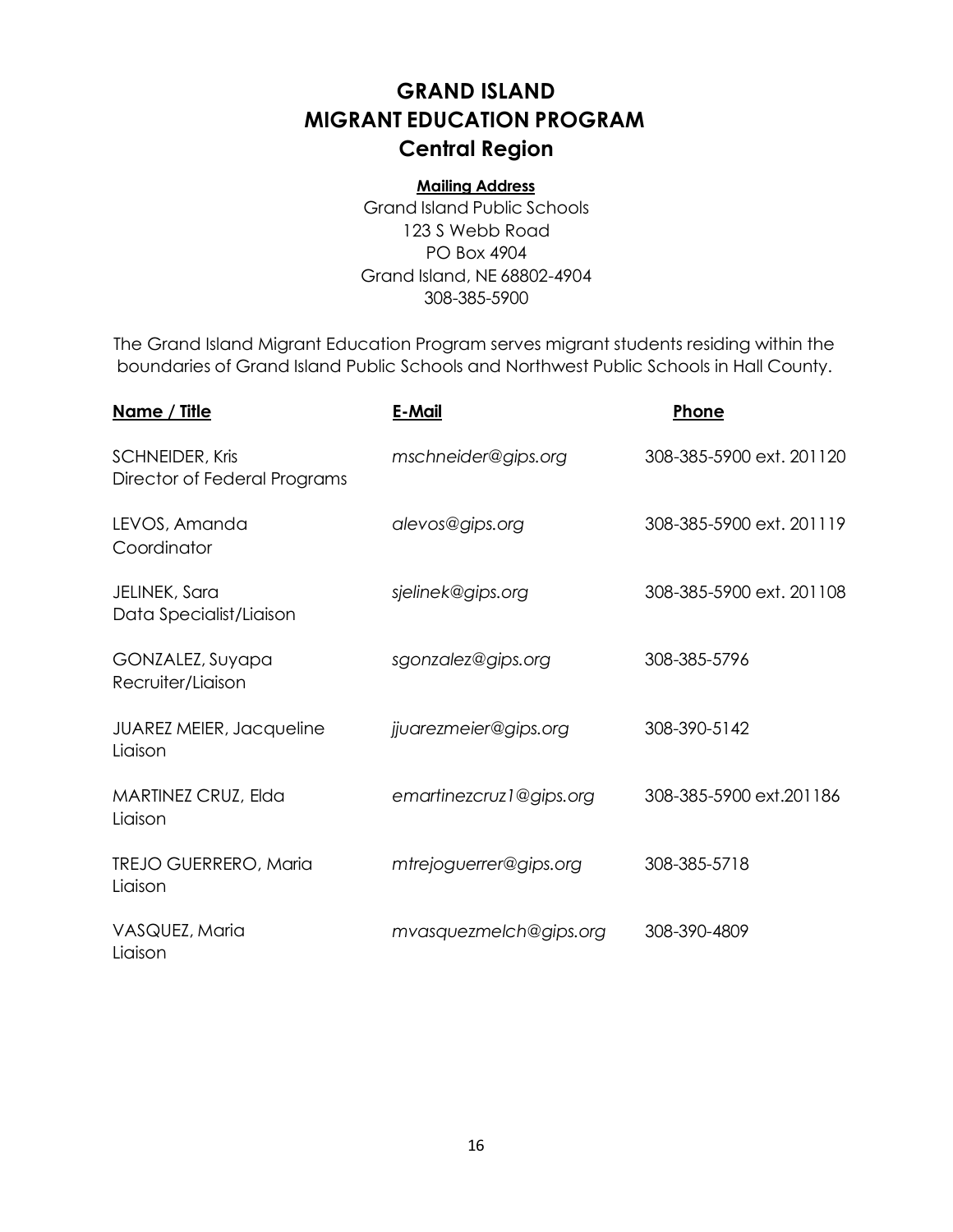## **HEAD START CHILD & FAMILY DEVELOPMENT PROGRAM, INC. MIGRANT EDUCATION PROGRAM Central Region**

#### **Mailing Address**

Head Start CFDP, Inc. 123 N Marian Road Hastings, NE 68901 402-462-4187 [www.hshn.org/our-programs/title-one-migrant-education/](http://www.hshn.org/our-programs/title-one-migrant-education/)

The Head Start Migrant Education Program serves migrant students residing within the boundaries of Adams, Clay, Franklin, Nuckolls, and Webster counties.

| <u>Name / Title</u>                       | E-Mail             | Phone                 |
|-------------------------------------------|--------------------|-----------------------|
| ROSS, Deb<br>Administrator                | dross@hshn.org     | 402-462-4187 ext. 148 |
| RILEY, Kathleen<br><b>Director</b>        | kriley@hshn.org    | 402-462-4187 ext. 149 |
| AGUILAR-CASTRO, Norma<br>Liaison          | ncastro@hshn.org   | 402-462-4187 ext. 101 |
| <b>BEDLAN, Claudia</b><br>Liaison         | cbedlan@hshn.org   | 402-462-4187 ext. 106 |
| CORONADO, Lilia<br>Recruiter              | Icoronado@hshn.org | 402-276-7235          |
| EVANS, Aida<br>Recruiter                  | aevans@hshn.org    | 402-942-3207          |
| <b>GARCIA, Cecilia</b><br>Data Specialist | cgarcia@hshn.org   | 402-462-4187          |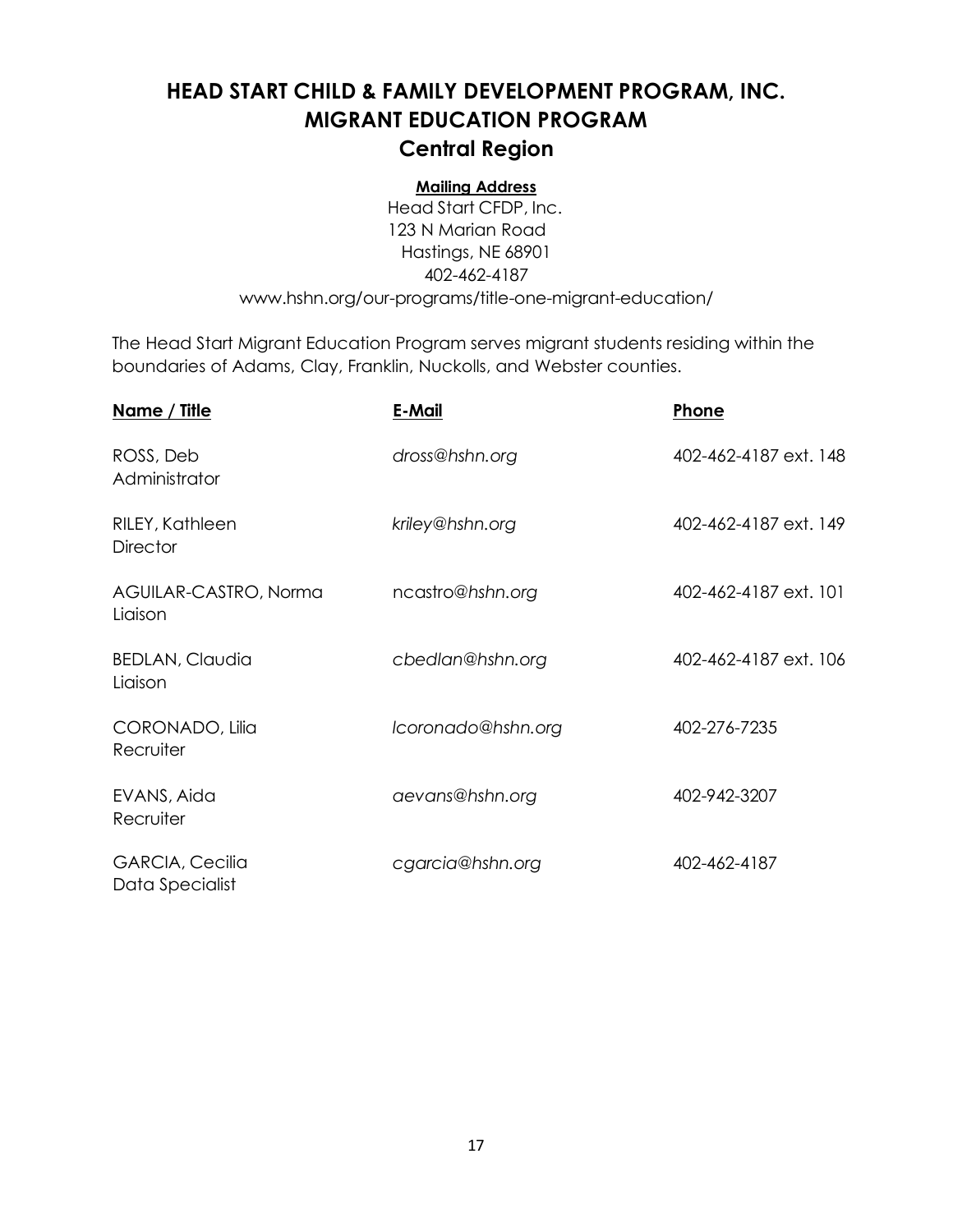## **LEXINGTON MIGRANT EDUCATION PROGRAM Central Region**

#### **Mailing Address**

Lexington Public Schools Central Office P.O. Box 890 300 S Washington Lexington, NE 68850-0890 308-324-1210 [www.lexschools.org/district-information/programs/migrant-education](http://www.lexschools.org/district-information/programs/migrant-education)

The Lexington Migrant Education Program serves migrant students residing within the boundaries of Lexington Public Schools in Dawson County.

| Name / Title                               | E-Mail                       | Phone        |
|--------------------------------------------|------------------------------|--------------|
| KOVARIK, Angie<br>Administrator            | angie.kovarik@lexschools.org | 308-324-1209 |
| <b>BAKER, Marni</b><br>Program Coordinator | marni.baker@lexschools.org   | 308-324-1210 |
| DANGLER, Kerri<br>Data Specialist          | kerri.dangler@lexschools.org | 308-324-1207 |
| <b>BECERRA, Alma</b><br>Liaison            | alma.becerra@lexschools.org  | 308-324-1218 |
| HASSAN, Barre<br>Liaison                   | barre.hassan@lexschools.org  | 308-324-1217 |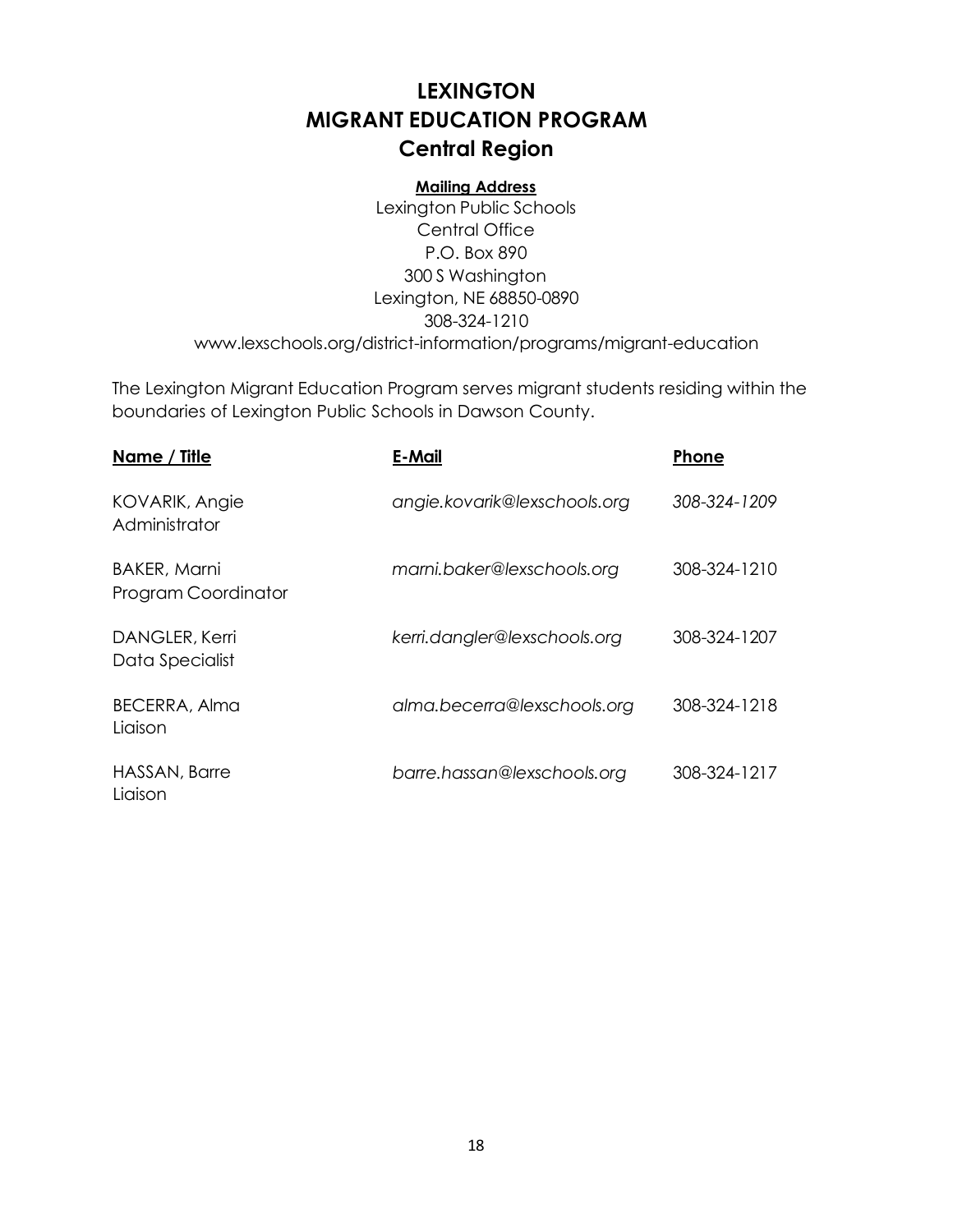## **LINCOLN MIGRANT EDUCATION PROGRAM East Region**

#### **Mailing Address**

Lincoln Public Schools Federal Programs 5905 O Street PO Box 82889 Lincoln, NE 68501 402-436-1689 [www.home.lps.org/federal/migrant-education/](http://www.home.lps.org/federal/migrant-education/)

The Lincoln Migrant Education Program serves migrant students residing within the boundaries of Lincoln Public Schools in Lancaster County.

| Name / Title                               | E-Mail           | Phone        |
|--------------------------------------------|------------------|--------------|
| HIX, Linda<br>Director of Federal Programs | lhix@lps.org     | 402-436-1988 |
| ASHER, Monica<br>Coordinator               | masher@lps.org   | 402-436-1968 |
| JOHNSON, Sherri<br>Data Specialist         | sjohnso8@lps.org | 402-436-1954 |
| <b>TAVEEPANPUN, Racha</b><br>Liaison       | rmaungky@lps.org | 402-436-1977 |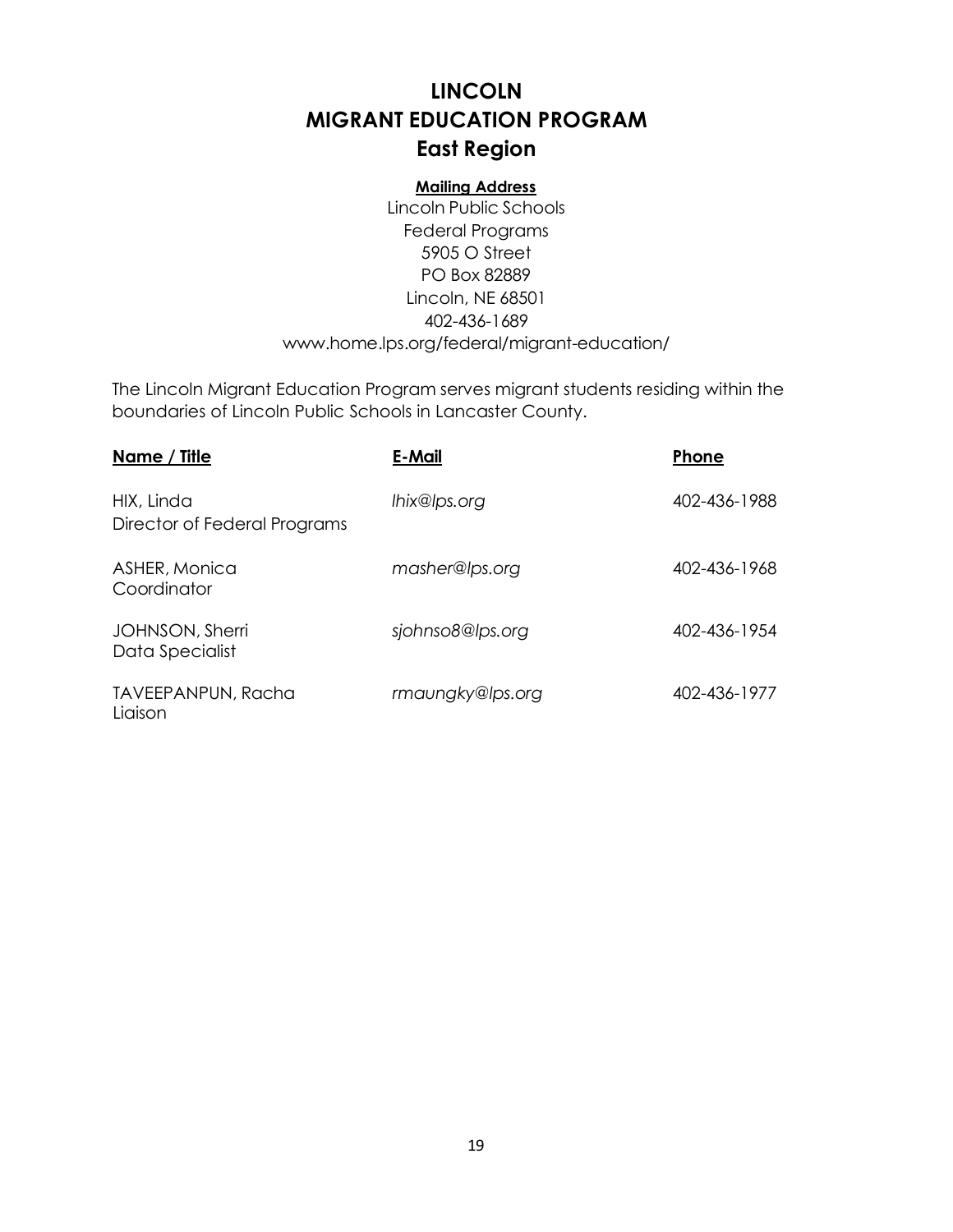## **MADISON MIGRANT EDUCATION PROGRAM East Region**

#### **Mailing Address**

Madison Public Schools 700 S Kent PO Box 450 Madison, NE 68748-0450 402-454-3336

The Madison Migrant Education Program serves migrant students residing within the boundaries of Madison Public Schools in Madison County.

| Name / Title                                  | E-Mail             | Phone                 |
|-----------------------------------------------|--------------------|-----------------------|
| EHLERS, Alan<br>Administrator                 | aehlers@esu8.org   | 402-454-3336          |
| EHRISMAN, Reid<br>Program Coordinator         | rehrisman@esu8.org | 402-454-3336          |
| RODRIGUEZ, Leticia<br>Data Specialist/Liaison | Irodrigu@esu8.org  | 402-454-3336 ext. 252 |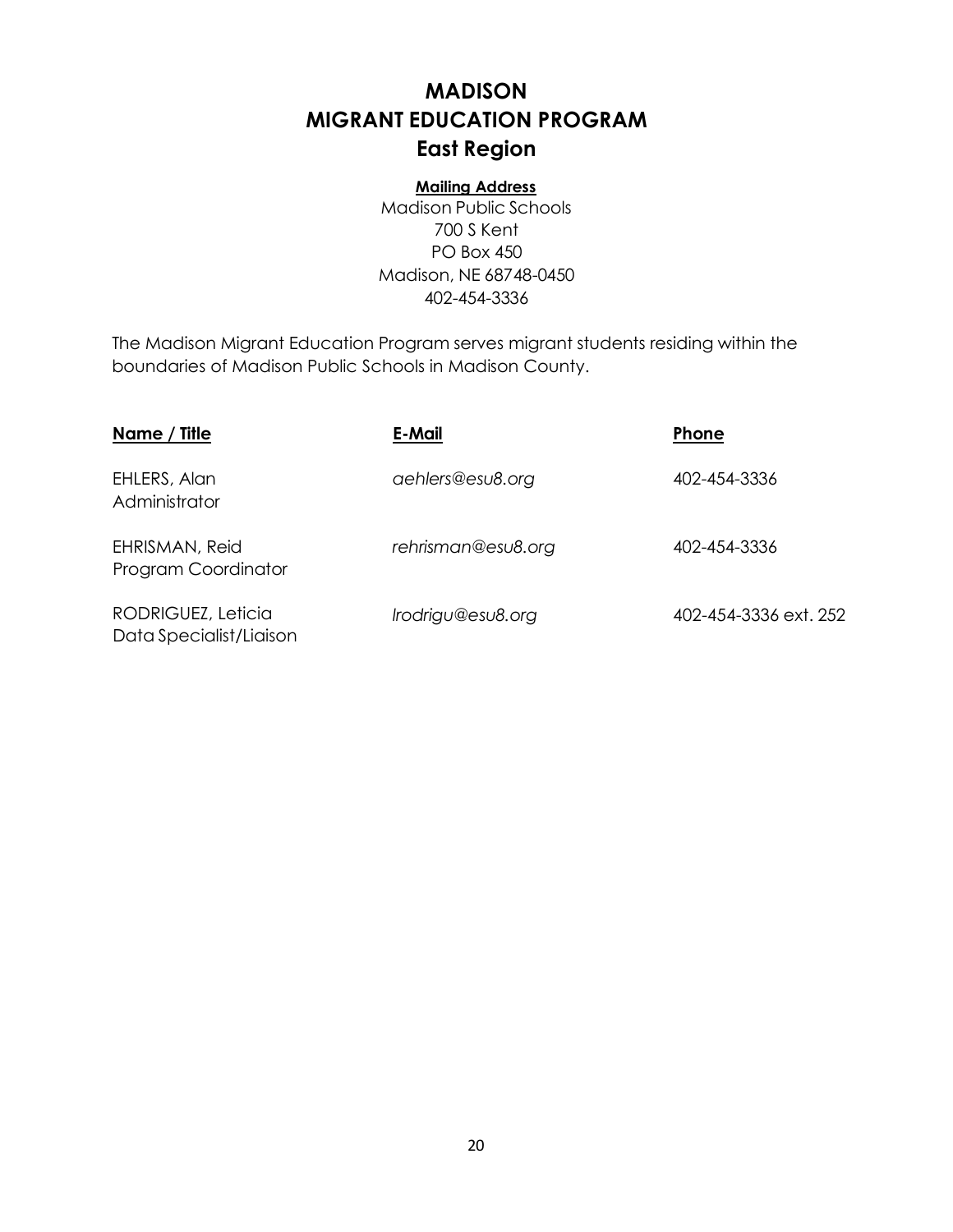## **OMAHA MIGRANT EDUCATION PROGRAM East Region**

#### **Mailing Address**

Omaha Public Schools 3215 Cuming Street Omaha, NE 68131-2024 <http://bit.ly/omaha-mep>

The Omaha Migrant Education Program serves migrant students residing within the boundaries of Douglas and Sarpy counties.

| Name / Title<br>COGUA, Jaimie<br>Coordinator   | E-Mail<br>jaimie.cogua@ops.org | Phone<br>531-299-9405 |
|------------------------------------------------|--------------------------------|-----------------------|
| <b>HULT, Suzanne</b><br>Migrant Teacher Leader | suzanne.hult@ops.org           | 531-299-9582          |
| <b>BURRELL, Moreen</b><br>Service Provider     | moreen.burrell@ops.org         | 531-299-8316          |
| DIYALI, Sumiran<br>Service Provider/Recruiter  | sumiran.diyali@ops.org         | 531-299-9857          |
| DOH, BU<br>Service Provider                    | bu.doh@ops.org                 | 531-299-9502          |
| ESTRADA, Maritza<br>Service Provider           | maritza.estrada@ops.org        | 531-299-8343          |
| <b>HERZOG, Claire</b><br>Social Worker         | claire.herzog@ops.org          | 531-299-6079          |
| HILL, Veronica<br><b>Teacher Trainer</b>       | veronica.hill@ops.org          | 402-898-9145          |
| LARIOS, Alex<br>Regional Recruiter             | alejandra.larios@ops.org       | 531-299-9384          |
| POWLAY, Soe Ka<br>Data Technician/Recruiter    | soe.powlay@ops.org             | 531-299-9575          |
| ROJAS, Leticia<br>Service Provider Lead        | leticia.rojas@ops.org          | 531-299-7676          |
| SALGADO GOMEZ, Griselda<br>Service Provider    | griselda.salgadgomez@ops.org   | 531-299-9402          |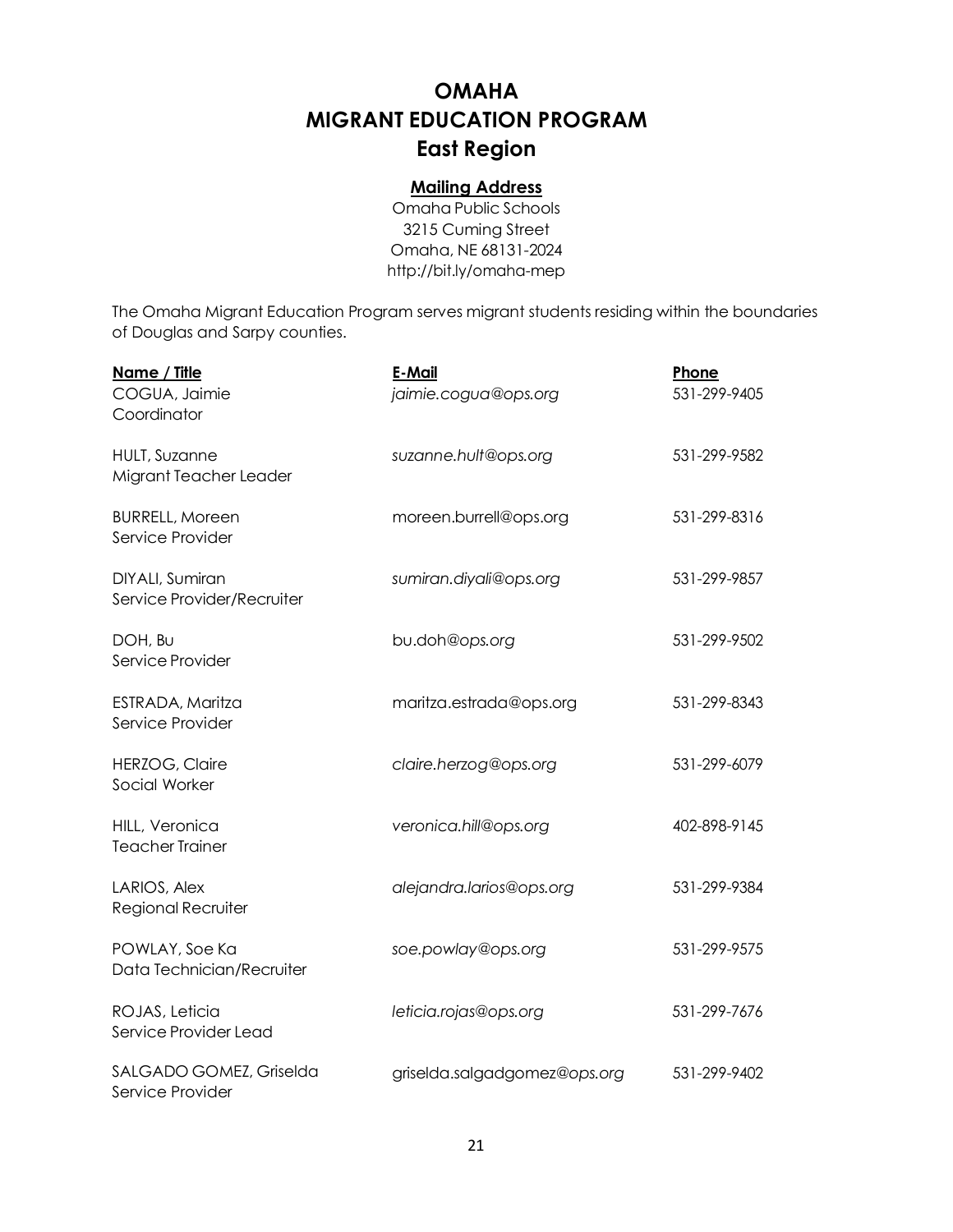# <span id="page-22-0"></span>**INDEX**<br>A

## $\overline{B}$

# $\overline{c}$

# $\overline{\mathsf{D}}$

## $\overline{\overline{E}}$

#### $\overline{F}$

## $\overline{G}$

## $\overline{H}$

#### $\overline{I}$

### $\overline{\mathsf{J}}$

## $\overline{\mathbf{K}}$

|--|--|

## $\overline{\mathbf{L}}$